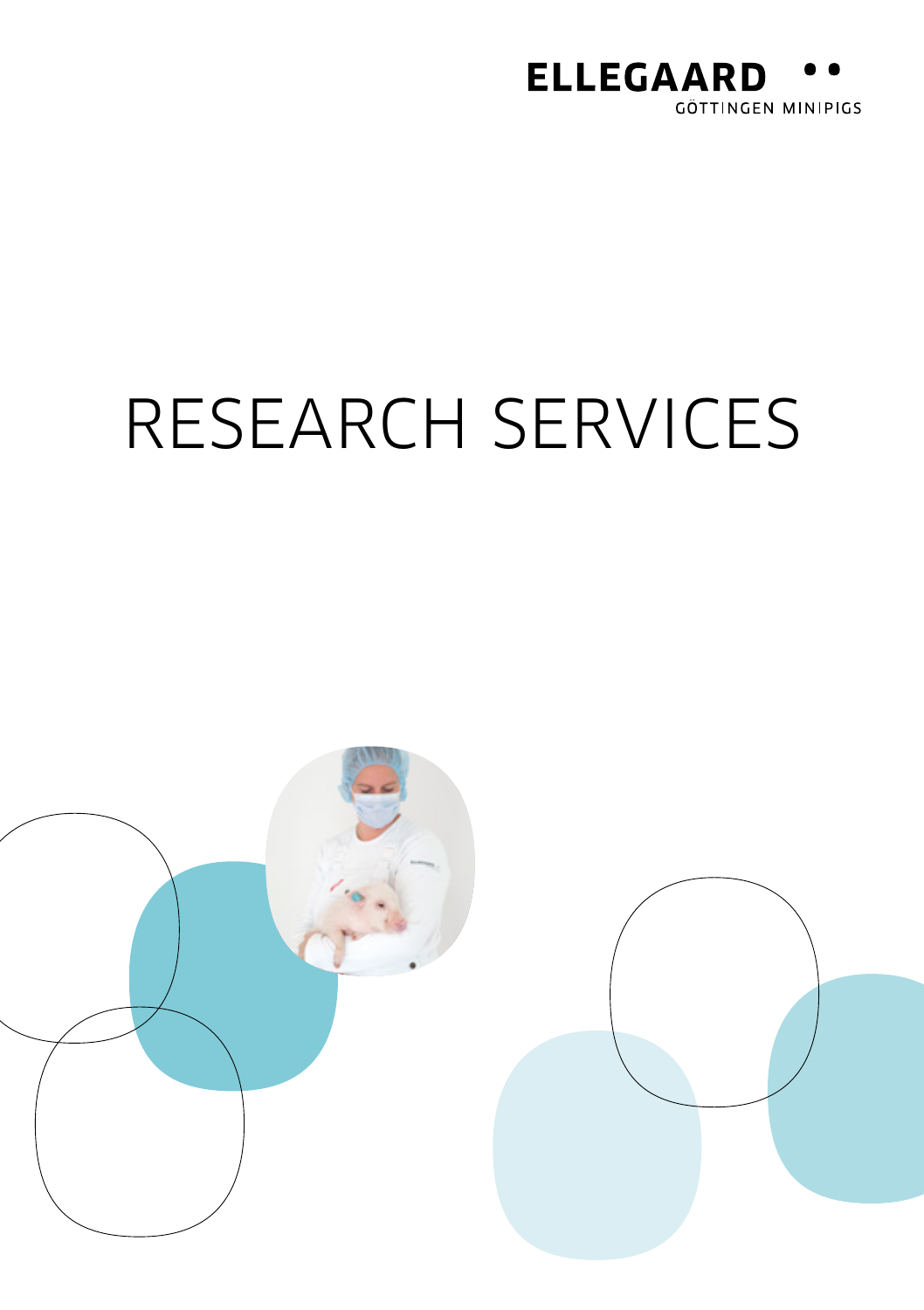### Research Barrier

The research barrier allows access to a state-of-the-art Göttingen Minipigs housing facility including a surgical suite. This enables the development, characterization and validation of new Göttingen Minipigs disease models, but also provides the optimal facilities for education and training sessions.



### Follow us on Linked in!

Follow us to receive invitations to events and webinars, and be notified about scientific news and publications from Ellegaard Göttingen Minipigs.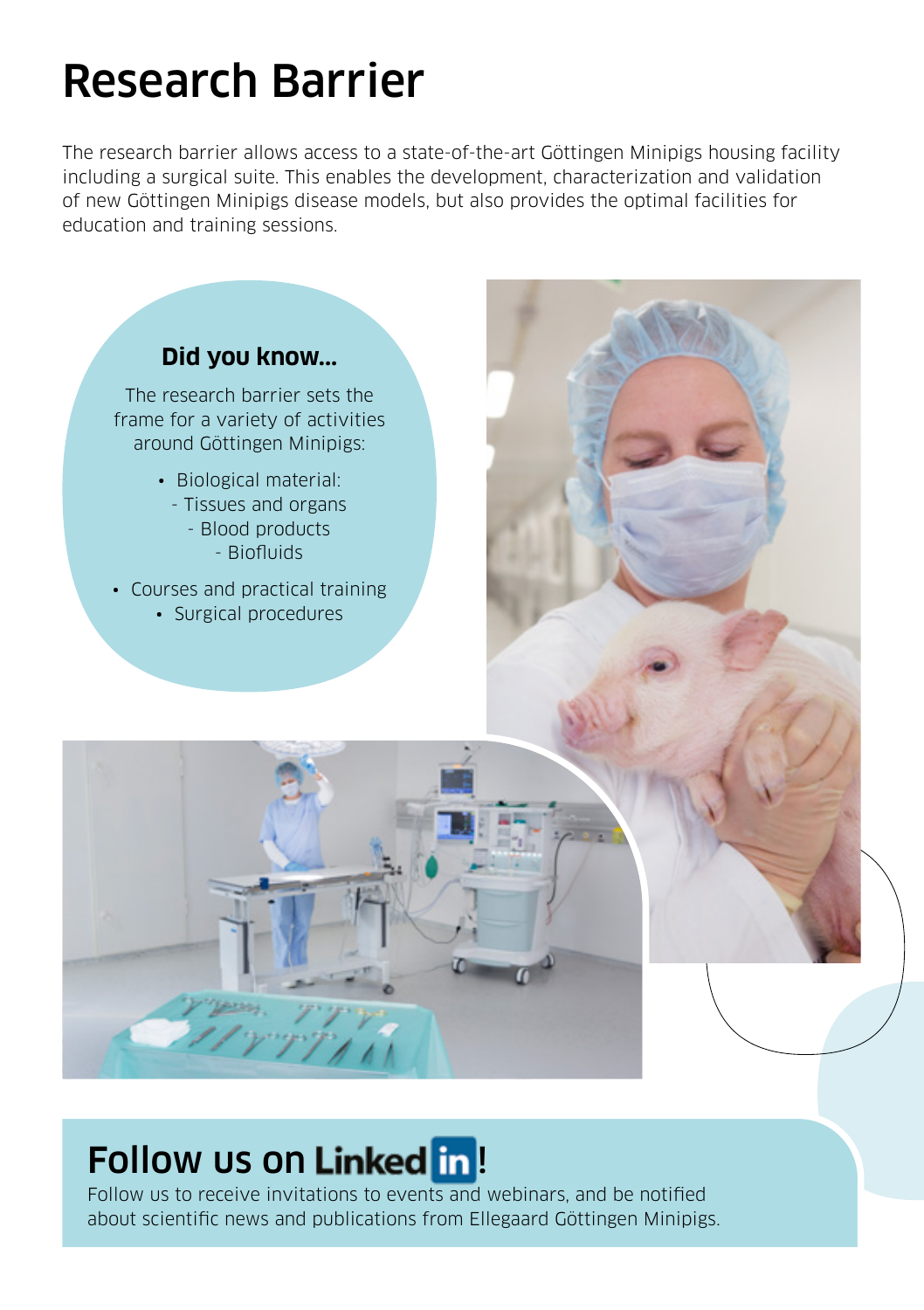

### Our Research Facilities Serves Your Studies

The research barrier offers advanced services to facilitate your researdh, and collaborative efforts take your research to the next level:

Long-term housing of customer-owned Göttingen Minipigs.

Contract breeding of genetically altered Göttingen Minipigs.

#### Ready-to-use Göttingen Minipigs:

- Neutered animals
- Pre-implanted permanent catheters
- Pre-implanted Vascular Access Ports (VAP) or Vascular Access Buttons (VAB)
- Pre-implanted telemetry devices or other devices on request

#### Animal model preparation:

- Diet induced animal models such as obesity, atherosclerosis and NASH animal models
- Surgically induced animal models
- Development and characterization of customized disease models

Open lab - access to our surgical suite and scientific procedures in your own Göttingen Minipigs.

Exploratory pharmacology studies in close collaboration and with us as your scientific partner.

Specific customer requirements.